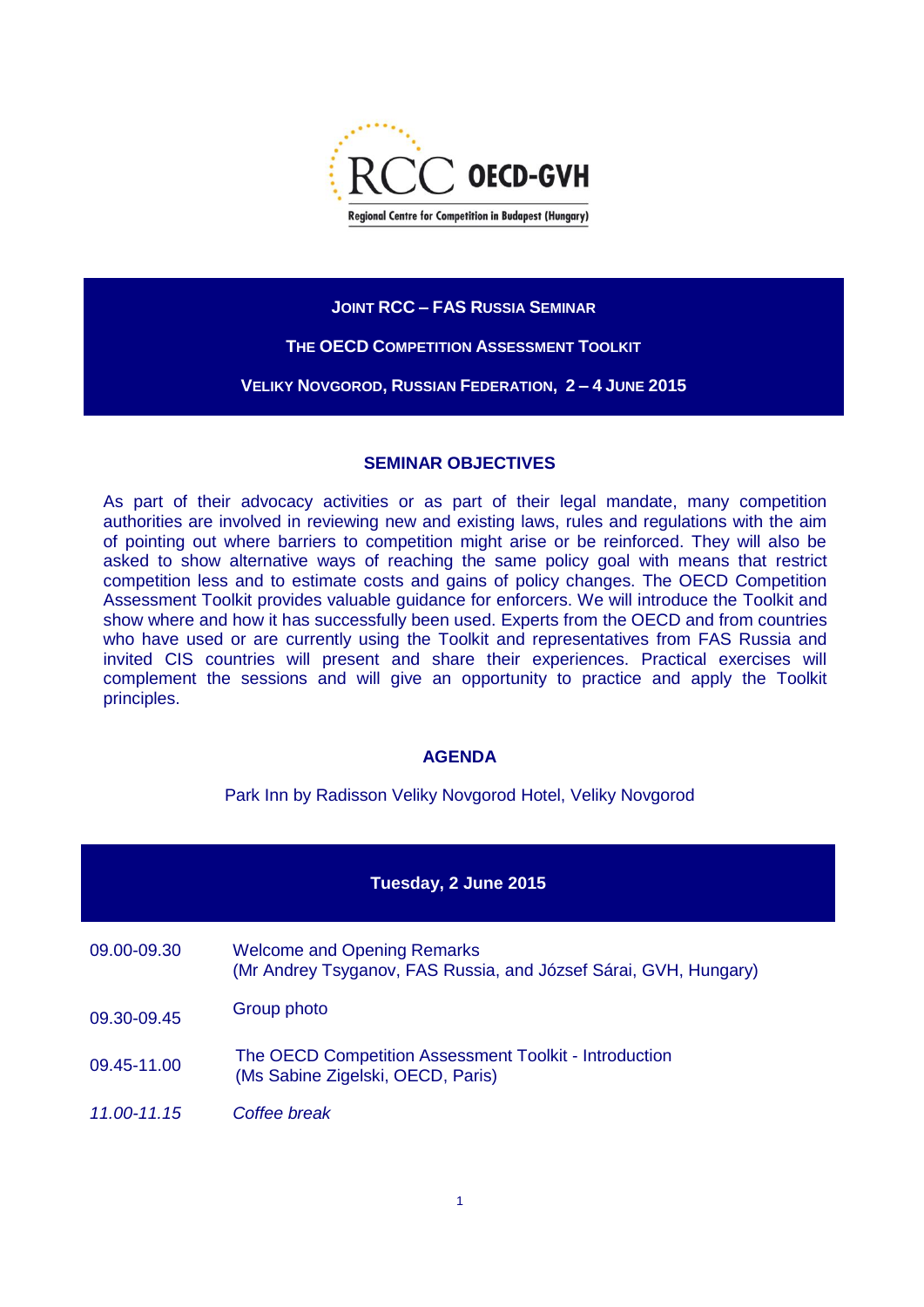| 11.15-12.15 | Competition Assessment Activity by the Hungarian Competition Authority |
|-------------|------------------------------------------------------------------------|
|             | (Mr József Sárai, GVH, Hungary)                                        |

- *12.15-14.00 Lunch*
- 14.00-15.30 Checklist Question 1 Rules and Regulations Limiting the Number/Range of Suppliers + Hypothetical Exercise – Electronic Cigarettes (Ms Sabine Zigelski, OECD, Paris)
- *15.30-15.45 Coffee break*
- 15.45-17.00 The Hellenic Competition Experience from the Participation in the OECD Competition Assessment Projects in Greece (Mr Ioannis Stefatos, Hellenic Competition Commission, Greece)
- 18:30 Welcome dinner meeting at the hotel reception

#### **Wednesday, 3 June 2015**

- 09.30-10.30 The Russian Experience (Mr Aleksey Sushkevich, FAS Russia)
- *10.30-11.00 Coffee break*
- 11.00-12.45 Checklist Question 2 – Rules and Regulations Limiting the Ability of Suppliers to Compete + Hypothetical Exercise – Standards for Taxis (Ms Sabine Zigelski, OECD, Paris)
- *12.45-14.00 Lunch*
- *14.30- Sightseeing*
- *19.00-21.00 Dinner in the hotel's restaurant*